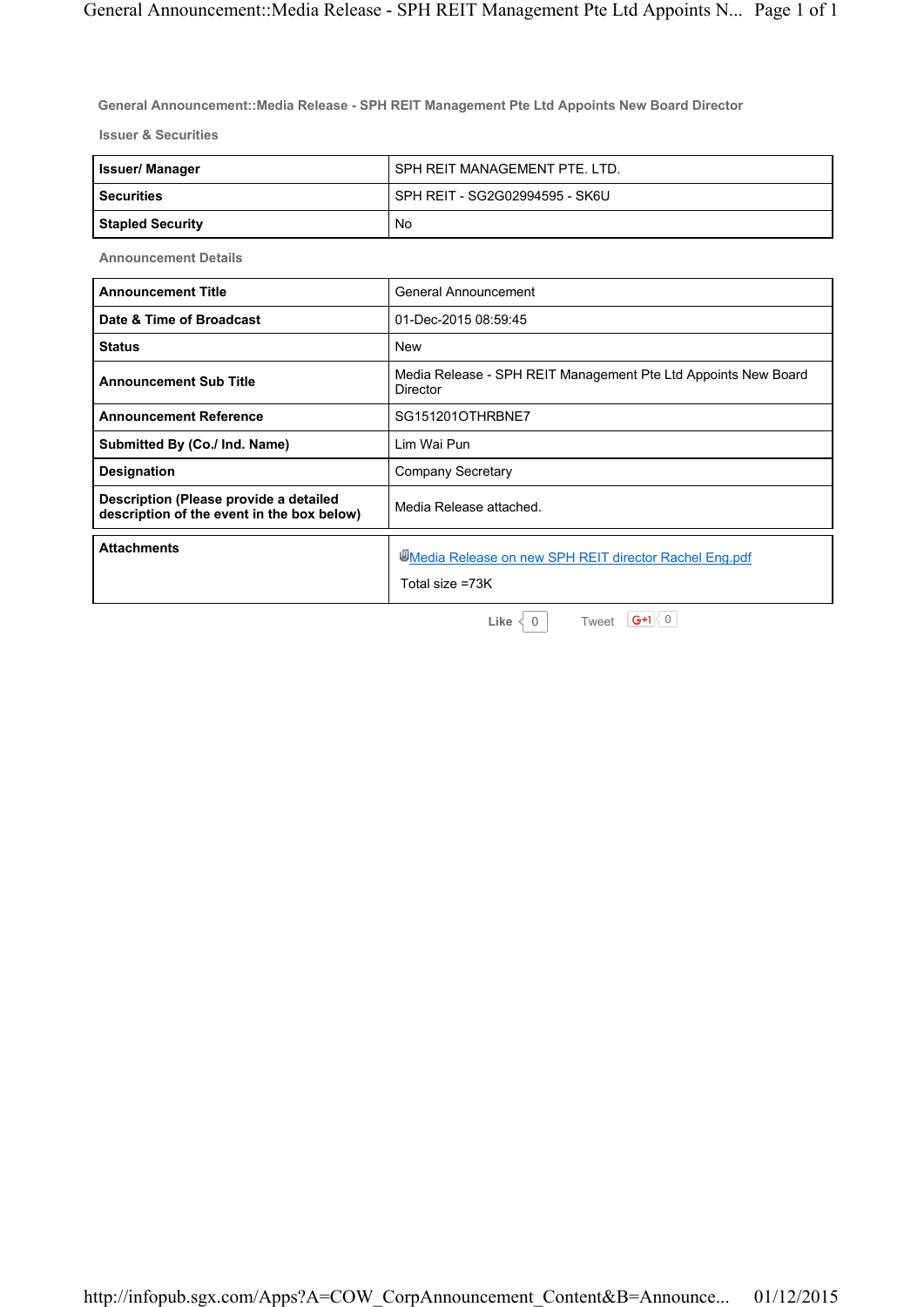

# **FOR IMMEDIATE RELEASE**

**Media Release** 

## **NEW BOARD DIRECTOR APPOINTED**

**SINGAPORE, 1 December 2015** – SPH REIT Management Pte.Ltd. ("SPHRM") has appointed Ms Rachel Eng (翁晔毅) as an independent non-executive director to its Board with effect from today.

Ms Eng is the Joint Managing Partner of WongPartnership LLP and is involved in listings, corporate advisory, corporate governance and compliance and financial services regulatory work.

She graduated from the National University of Singapore and was admitted to the Singapore Bar and to the Roll of Solicitors of England & Wales. She also holds a Certified Diploma in Accounting and Finance from the Chartered Association of Certified Accountants (UK).

She is an independent non-executive director of StarHub Ltd. and a board member of Certis CISCO Security Pte.Ltd. She is also a board member of the Public Utilities Board and the Singapore Accountancy Commission. In addition, she sits on the Board of Trustees of Singapore Institute of Technology and the Council of the Singapore Business Federation.

Ms Eng was awarded Law Firm Managing Partner of the Year at the ALB South East Asia Law Awards 2013. She also bagged the award in 2011, making her the first person to win twice in the award's history. She was named "Her World Woman of the Year 2014" by SPH Magazines' *Her World* and was one of the 10 women honoured in November 2015 by *The Peak* in its Power List 2015.

Ms Eng said: "I would like to thank SPHRM for the opportunity to serve on the board. It maintains an excellent footing in the competitive market with two well-positioned malls – Paragon and The Clementi Mall. I am confident that it will sustain its good performance, and I look forward to contributing to its growth and success."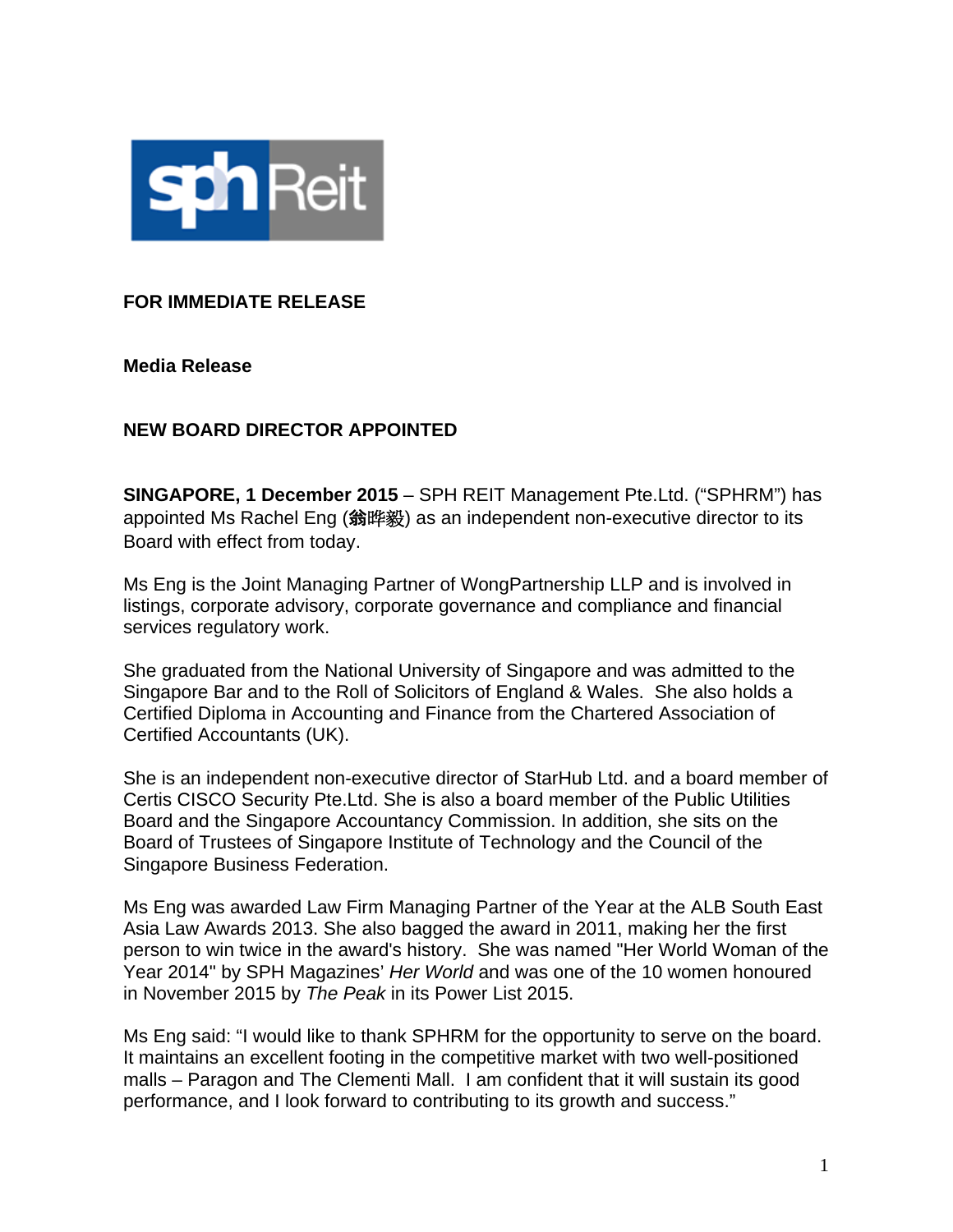Dr Leong Horn Kee, Chairman of the SPHRM Board, said: "On behalf of the SPH REIT board, I welcome Rachel on board. She is often consulted for legal issues related to REIT matters, and is well-regarded for offering sound, astute and practical advice. Her relevant experience and knowledge of the real estate market will be an asset, and we look forward to her valuable contribution to the deliberations of the board."

*Enc: Photo of Ms Rachel Eng* 



### **Issued by Singapore Press Holdings Ltd Co. Regn. No. 198402868E**

For more information, please contact:

Chin Soo Fang Head Corporate Communications & CSR Singapore Press Holdings DID : 6319 1216/ 9688 6209 Email : soofang@sph.com.sg

### **ABOUT SPH REIT**

SPH REIT is a Singapore-based real estate investment trust established principally to invest, directly or indirectly, in a portfolio of income-producing real estate which is used primarily for retail purposes in Asia-Pacific, as well as real estate-related assets.

Its portfolio of properties comprises a 99-year leasehold interest in Paragon commencing on the date of listing of SPH REIT and a 99-year leasehold interest in The Clementi Mall commencing on 31 August 2010. Valued at S\$3.16 billion with an aggregate net lettable area of approximately 900,000 sq ft, the properties have a committed occupancy of 100% and have a diverse and high quality tenant base of about 440 local and international retailers and medical specialists.

Visit SPH REIT's website at www.sphreit.com.sg for more details.

#### **ABOUT THE REIT MANAGER: SPH REIT MANAGEMENT PTE. LTD.**

SPH REIT is managed by SPH REIT Management Pte. Ltd., a wholly-owned subsidiary of Singapore Press Holdings Limited. The Manager's key objective for SPH REIT is to provide Unitholders with